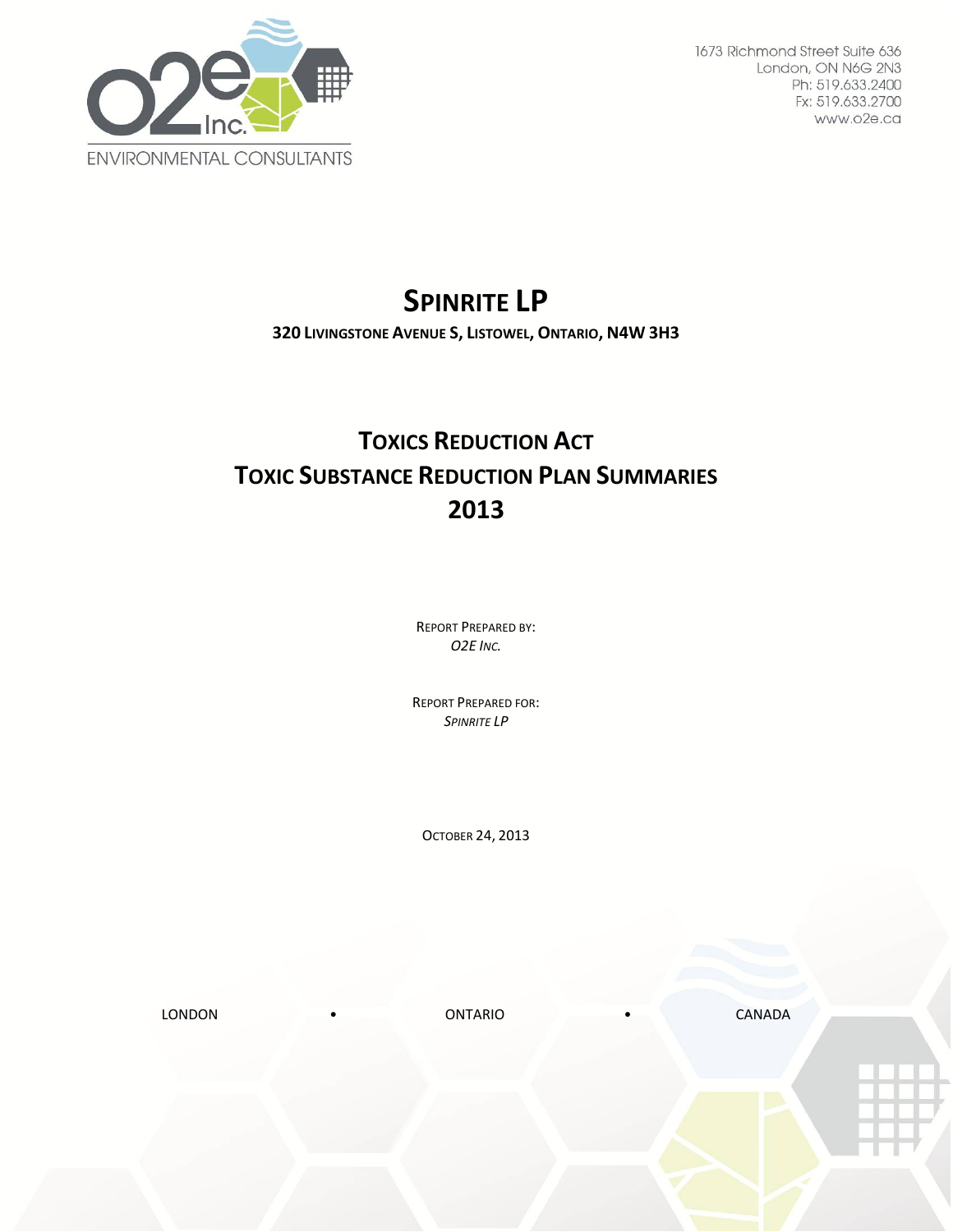### **Table of Contents**

| 1.1            |  |
|----------------|--|
| 1.2            |  |
| 1.3            |  |
| 1.4            |  |
| 1.5            |  |
| 1.6            |  |
| 1.7            |  |
| 2 <sup>1</sup> |  |
|                |  |

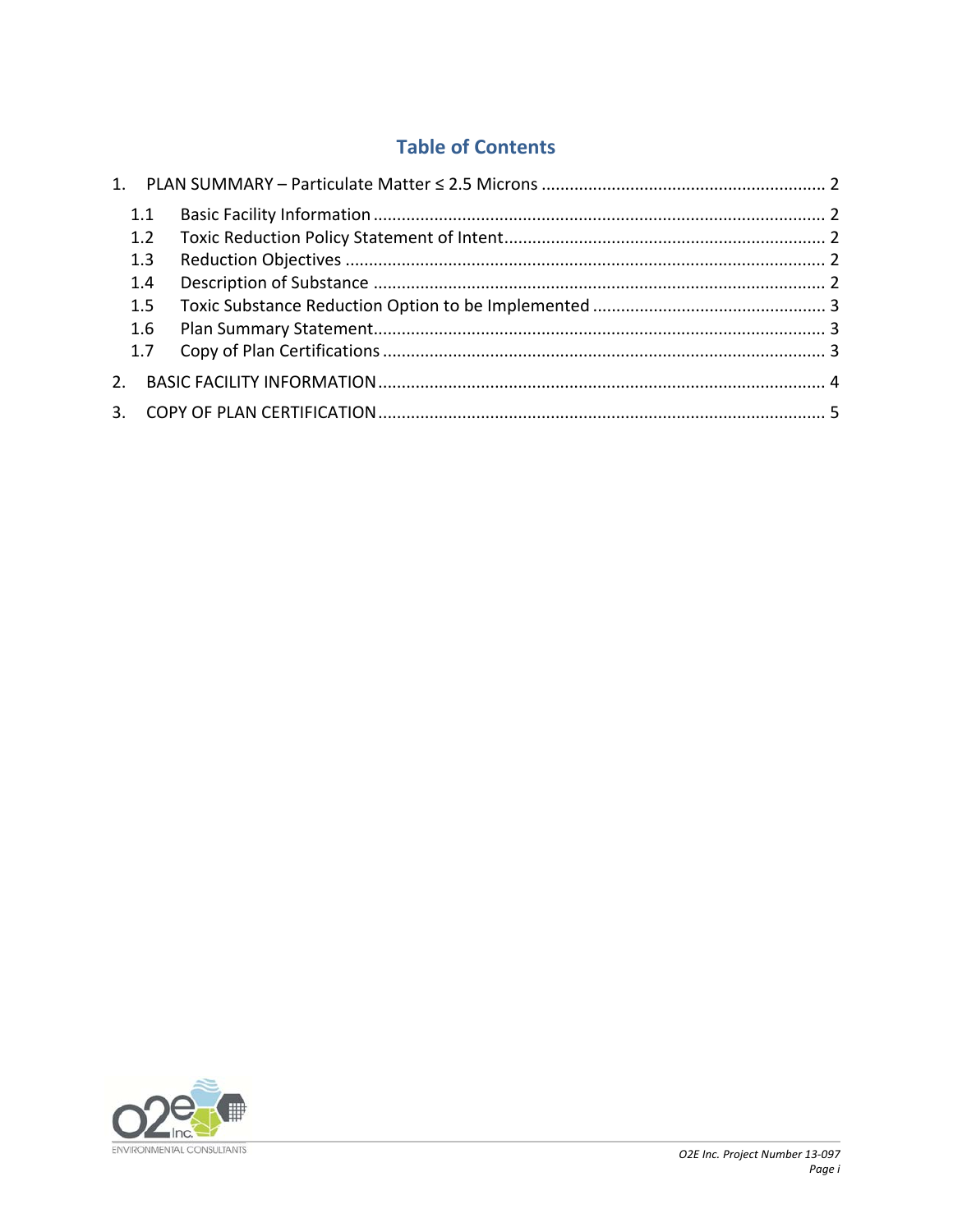#### **1. PLAN SUMMARY – Particulate Matter ≤ 2.5 Microns**

| Name and CASRN of Substance                              | Particulate Matter $\leq$ 2.5 Microns | Not Applicable |
|----------------------------------------------------------|---------------------------------------|----------------|
| <b>Substances for which other plans</b>   Not Applicable |                                       | Not Applicable |
| have been prepared                                       |                                       |                |

#### **1.1 Basic Facility Information**

Basic facility information is included in Section 3 of this document.

#### **1.2 Toxic Reduction Policy Statement of Intent**

The Province of Ontario developed a Toxics Reduction Strategy that included the introduction of the Toxics Reduction Act, 2009 to reduce toxic substances created or used in manufacturing processes and to better inform Ontarians about toxic chemicals in the air, water, land and consumer products. The promotion of positive health and environmental outcomes is a basic expectation of a responsible, democratically elected government and a healthy economy provides the resources to support such positive outcomes.

Spinrite manufactures yarn in different colours and sizes. The amount of particulate matter released by Spinrite is directly related to the amount of natural gas used by the facility. Wherever feasible, Spinrite will reduce the use and release of Particulate Matter ≤ 2.5 microns  $(PM<sub>2.5</sub>)$  in full compliance with all federal and provincial regulations. Toxic substance reduction will be an ongoing effort at Spinrite, and we will continue to monitor technological advancements to ensure that options that are both technologically and financially viable are implemented at our facility.

#### **1.3 Reduction Objectives**

Spinrite's goal is to reduce the creation and release of  $PM<sub>2.5</sub>$  where technically and economically feasible by the timetable noted in the plan. We will achieve these reductions through improved operating practices. It is important to note that  $PM_{2.5}$  is created as a byproduct of natural gas combustion in the boilers, dryers and comfort heating equipment at the facility.

#### **1.4 Description of Substance**

PM<sub>2.5</sub> is a by-product of natural gas combustion at the facility. Natural gas is used to fuel four steam boilers, a dryer and to heat the main office.

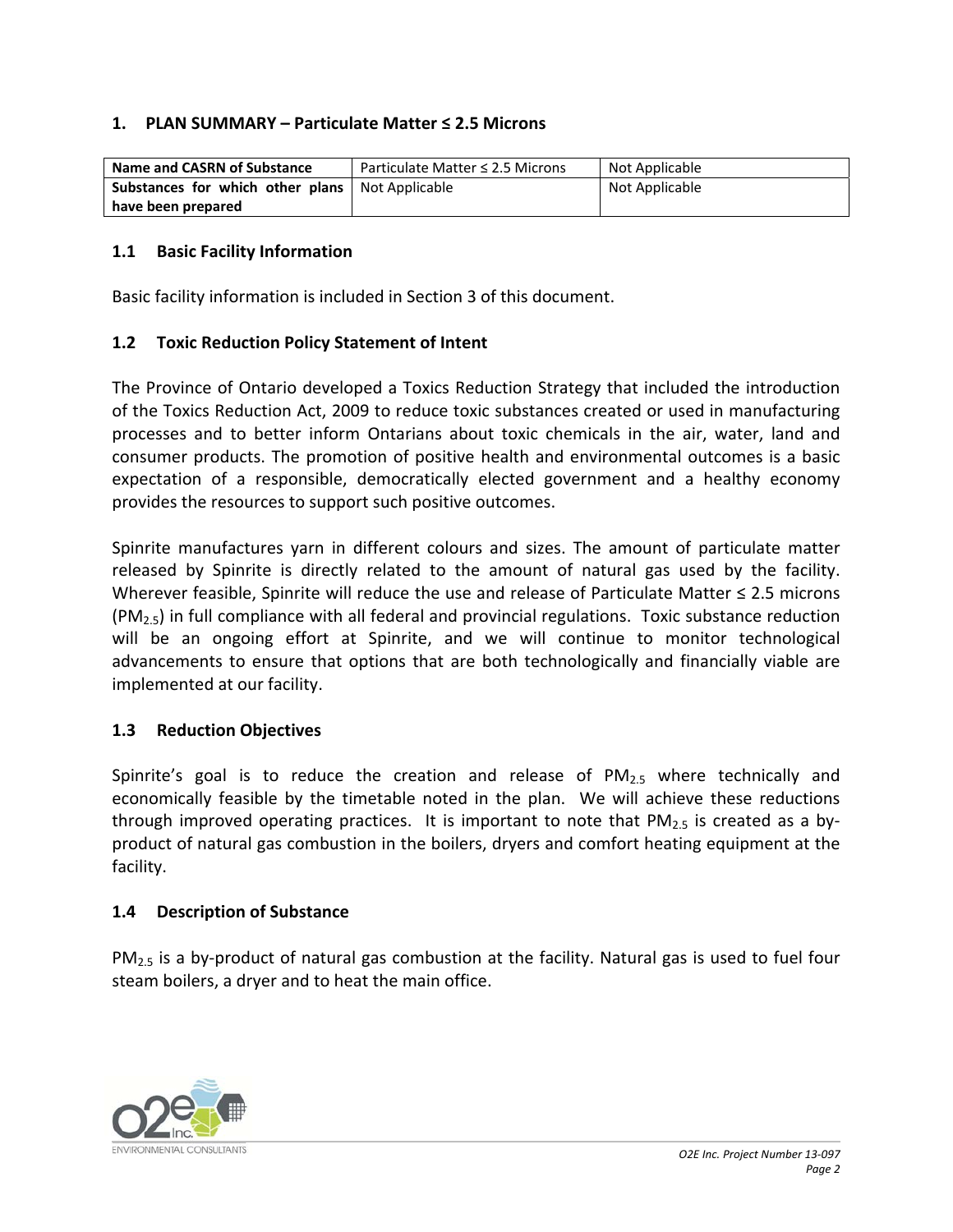#### **1.5 Toxic Substance Reduction Option to be Implemented**

The following option has been identified for implementation to reduce the creation and release of  $PM_{2.5}$ :

- Improved Operating Practices boiler tuning.
- Improved Operating Practices reduce air leakages.

Particulate Matter reductions due to implementing the options above are as follows:

Company Name: Spinrite Substance: PM<sub>2.5</sub> CASRN: Not Applicable Reduction Option: Improved Operating Practices

|                 |           |         | In        | <b>On-site Releases</b> |           | <b>Disposals</b> |           | Recycling |           |
|-----------------|-----------|---------|-----------|-------------------------|-----------|------------------|-----------|-----------|-----------|
|                 | Used      | Created | Product   | Air                     | Water     | Land             | On-site   | Off-site  | Off-site  |
| <b>Baseline</b> | 0         | 0.3862  | <b>NA</b> | 0.3862                  | <b>NA</b> | <b>NA</b>        | ΝA        | <b>NA</b> | <b>NA</b> |
| Estimated       |           |         |           |                         |           |                  |           |           |           |
| reduced         | 0         | 0.3369  | <b>NA</b> | 0.3369                  | <b>NA</b> | <b>NA</b>        | ΝA        | NA.       | <b>NA</b> |
| amount          |           |         |           |                         |           |                  |           |           |           |
| Reduction       | 0         | 0.0193  | <b>NA</b> | 0.0193                  | <b>NA</b> | <b>NA</b>        | <b>NA</b> | <b>NA</b> | <b>NA</b> |
| %<br>Reduction  | <b>NA</b> | 5%      | <b>NA</b> | 5%                      | <b>NA</b> | <b>NA</b>        | ΝA        | <b>NA</b> | <b>NA</b> |

Note: All values are presented in metric tonnes (Mg) per year unless noted.

#### **1.6 Plan Summary Statement**

This plan accurately reflects the content of the toxic substance reduction plan for  $PM_{2.5}$ , prepared on behalf of Spinrite, dated October 24, 2013.

#### **1.7 Copy of Plan Certifications**

A copy of the plan certifications are presented in Section 3 of this document.

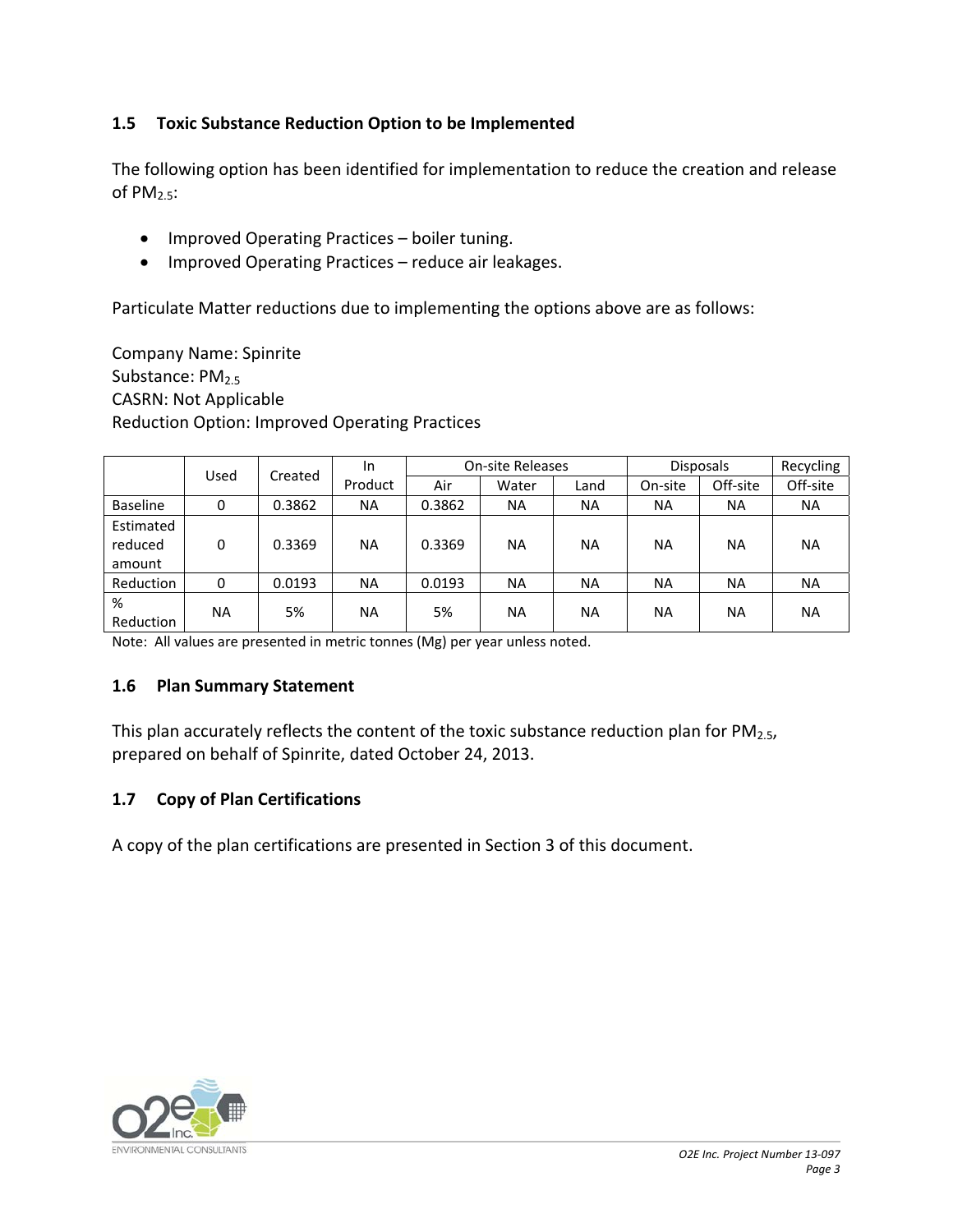#### **2. BASIC FACILITY INFORMATION**

| <b>Facility Identification and Site Address</b> |                                                                      |                          |  |  |  |  |
|-------------------------------------------------|----------------------------------------------------------------------|--------------------------|--|--|--|--|
| <b>Company Name</b>                             | Spinrite LP                                                          |                          |  |  |  |  |
| <b>Facility Name</b>                            | Spinrite LP                                                          |                          |  |  |  |  |
|                                                 | <b>Physical Address:</b>                                             | <b>Mailing Address</b>   |  |  |  |  |
| <b>Facility Address</b>                         | 320 Livingstone Avenue S                                             | 320 Livingstone Avenue S |  |  |  |  |
|                                                 | Listowel, ON                                                         | Listowel, ON             |  |  |  |  |
|                                                 | <b>N4W 3H3</b>                                                       | <b>N4W 3H3</b>           |  |  |  |  |
| <b>Spatial Coordinates (UTM)</b>                | 503550 (Easting)                                                     | 4841920 (Northing)       |  |  |  |  |
| Datum                                           | WGS84                                                                |                          |  |  |  |  |
| <b>Number of Employees</b>                      | 424 (Full time equivalents)                                          |                          |  |  |  |  |
| <b>NPRI ID</b>                                  | 10614                                                                |                          |  |  |  |  |
| <b>ON MOE ID</b>                                | <b>NA</b>                                                            |                          |  |  |  |  |
| <b>Parent Company Information</b>               |                                                                      |                          |  |  |  |  |
| <b>Parent Company Name &amp;</b>                | <b>NA</b>                                                            |                          |  |  |  |  |
| <b>Address</b>                                  |                                                                      |                          |  |  |  |  |
| <b>Percent Ownership</b>                        | <b>NA</b>                                                            |                          |  |  |  |  |
|                                                 | Primary North American Industrial Classification System Code (NAICS) |                          |  |  |  |  |
| 31 Manufacturing<br>2 Digit NAICS Code          |                                                                      |                          |  |  |  |  |
| <b>4 Digit NAICS Code</b>                       | 3131 Fibre, Yarn and Thread Mills                                    |                          |  |  |  |  |
| <b>6 Digit NAICS Code</b>                       | 313110 Fibre, Yarn and Thread Mills                                  |                          |  |  |  |  |
| <b>Company Contact Information</b>              |                                                                      |                          |  |  |  |  |
|                                                 | Brent Foisy, HSE Specialist                                          | <b>Contact Address</b>   |  |  |  |  |
|                                                 | bfoisy@spinriteyarns.com                                             | 320 Livingstone Avenue S |  |  |  |  |
| <b>Facility Public Contact</b>                  | Phone: 519-291-3780 ext. 248                                         | P.O. Box 40              |  |  |  |  |
|                                                 | Fax: 519-291-3232                                                    | Listowel, ON             |  |  |  |  |
|                                                 |                                                                      | <b>N4W 3H3</b>           |  |  |  |  |